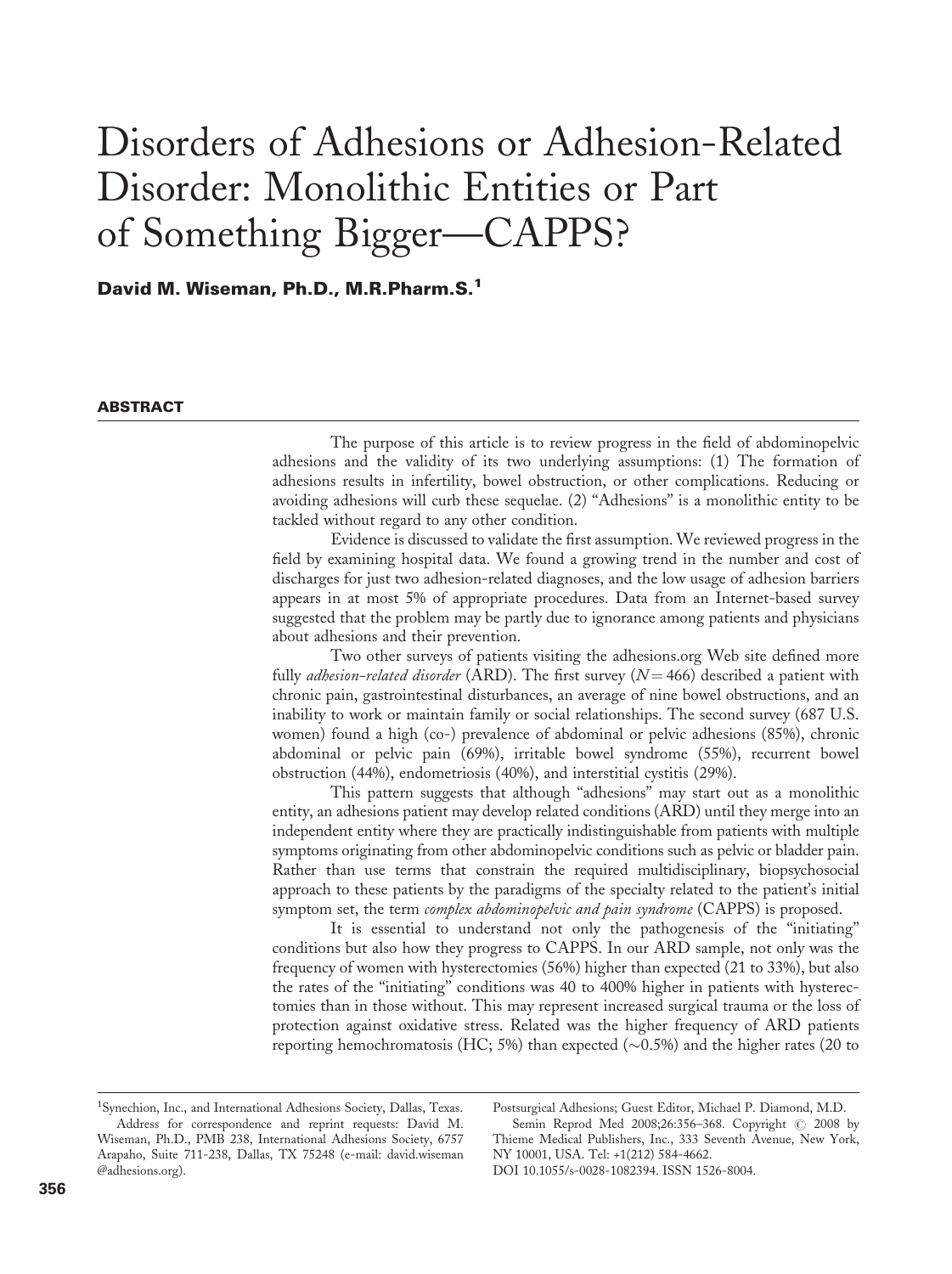700%) of initiating conditions in patients with HC than in those without HC. Together with findings related to the toxicity of Intergel, these findings raise the possibility that heterozygotes for genes regulating oxidative stress are at greater risk of developing surgical complications as well as more severe and progressive conditions such as CAPPS.

KEYWORDS: Adhesions, adhesion-related disorder, complex abdominopelvic and pain syndrome, chronic pelvic pain, hysterectomy, iron overload, hemochromatosis

 $\Gamma$  he history of adhesion prevention has been analyzed in terms of six epochs<sup>1</sup> divided principally according to the level of sophistication of the approaches used. The period referred to as ''The Industrial Revolution'' starting around 1989 was marked by the introduction of Interceed (1989; Ethicon, Inc, Somerville, NJ), $^{2}$ Seprafilm (1996; Genzyme Corp; Cambridge, MA),<sup>3,4</sup> Preclude (ca. 1990; WL Gore & Associates, Flagstaff,  $AZ)^5$  and Adept (2007; Baxter Healthcare Corporation, Deerfield, IL). Hyaluronic acid, Flogel (poloxamer; Alliance Pharmaceutical Corp., San Diego, CA), tolmetin, Focalgel (Focal, Inc., Lexington, MA), and tissue-type plasminogen activator were all evaluated for adhesion prevention, but did not reach the point of regulatory submission. Sepracoat (1997; Genzyme Corp, Cambridge,  $MA$ <sup>6</sup> was denied approval, and Intergel (2002; Ethicon, Inc., Somerville,  $NJ$ )<sup>7</sup> was approved but withdrawn for safety reasons.<sup>8</sup> Adcon-L (1998; Gliatech, Inc., Cleveland, OH) was approved for spinal surgery but later withdrawn. Seprafilm II was briefly available in Europe but discontinued, and SprayGel (Covidien, Mansfield, MA), and Hylagel (Fidia Advanced Biopolymers, s.r.l. Abano Terme, Italy) remain available only outside the United States.

This "Industrial Revolution" has fueled an explosion in our grasp of abdominopelvic adhesions and its etiology, $9-11$  epidemiology, $12,13$  cost, $14-16$  prevention in human<sup>17</sup> and animal<sup>18</sup> models, as well as its clinical manifestations of pain, infertility, and bowel obstruction.<sup>10,19–21</sup> Two assumptions underlying the contemporary study of adhesions and their prevention are the following:

- 1. The formation of adhesions results in infertility, bowel obstruction, or other complications. Reducing or avoiding adhesions will curb these sequelae.
- 2. "Adhesions" is a monolithic entity to be tackled without regard to any other condition.

The purpose of this article is to review our progress in the field and its underlying assumptions.

# DOES REMOVAL OR AVOIDANCE OF ADHESIONS IMPROVE PATIENT OUTCOMES?

It has long been argued that the collection of outcomebased data for regulatory purposes would be impractical due to the multifactorial nature of pain and infertility or the prolonged follow-up required in large numbers of patients to evaluate bowel obstruction.<sup>22</sup> Nonetheless, studies have emerged that permit us to test our hypotheses that the removal (i.e., adhesiolysis) or avoidance of adhesions (i.e., use of adhesion barriers) will result in clinical benefits.

# Adhesion Reduction and Surgical **Complications**

That the reduction in adhesion formation would result in the overall reduction of surgical complications is obvious from the several epidemiologic studies finding that approximately one third of patients undergoing abdominal or pelvic surgery were admitted nearly twice in the next 10 years for a problem related to adhesions or that could be complicated by adhesions.<sup>13,23</sup> The same argument is justified from the numerous studies showing the reduction in incidence, extent, or severity of adhesions using a variety of adhesion barriers. More direct evidence comes from a small retrospective study involving 52 patients undergoing a second cesarean section, which found that delivery times and operative times were reduced in patients having Seprafilm placed at a first cesarean section compared with those in patients where Seprafilm was not used. Blood loss was also reduced but did not reach significance.<sup>24</sup> Relaparotomy time was also reduced in children treated with Seprafilm  $(N = 67)$ undergoing abdominal surgery compared with that of control patients.<sup>25</sup> A prospective randomized study failed in 191 patients to demonstrate any significant differences in the time to close a loop ileostomy if Seprafilm had been used at the time of ileostomy creation. This failure was attributed to the variability in techniques used by the large number of surgeons (29) participating in the study. $26$ 

#### Adhesion Reduction and Infertility

The American Fertility Society (AFS) classification of adnexal adhesions<sup>27</sup> inherently acknowledges an inverse relationship between adhesions and fertility<sup>28</sup> and has been confirmed in two ways. First, pregnancy rates have correlated with AFS scores (before adhesiolysis) in prospective settings by both laparotomy<sup>29</sup> and laparoscopy.<sup>30</sup> Second, the pregnancy rates among infertile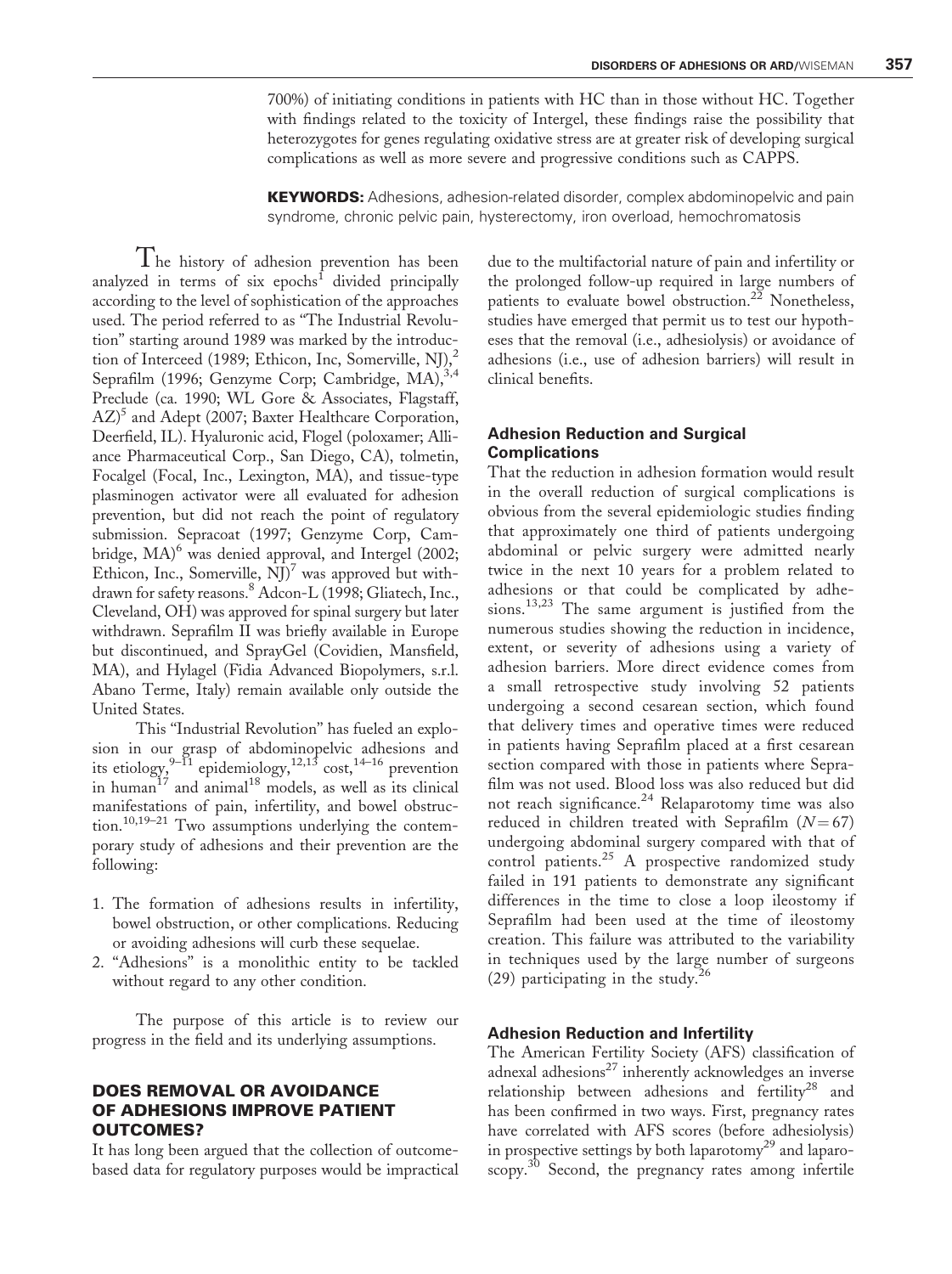women treated by salpingo-ovariolysis was higher (45%) than that among matched untreated patients  $(16\%)$ .<sup>31</sup> Although the hypothesis that fertility can be improved using an adhesion barrier remains untested prospectively, 78% (18 of 23) of patients undergoing reconstructive pelvic surgery treated with Interceed barrier became pregnant compared with only 47% (7 of 15) of control patients.<sup>32</sup>

### Adhesion Reduction and Bowel Obstruction

The relationship between bowel obstruction and adhesions is well-known<sup>19,21,33</sup> and the management of bowel obstruction well described.19,34,35 Recently, Seprafilm was shown to reduce the rate of adhesive small bowel obstruction (SBO) requiring operation from 3.4% to 1.8% in 1701 patients undergoing small bowel resection with a follow-up of 2 to 5 years.<sup>36</sup> In two smaller retrospective series, Seprafilm reduced early SBO after surgery from 14% (26 of 183) to 6.5% (12 of 184) in patients undergoing gastrointestinal surgery<sup>37</sup> and from 20% (6 of 30) to 0% (0 of 21) in patients undergoing surgery for transabdominal aortic aneurysm. <sup>38</sup> A meta-analysis failed to detect a benefit of Seprafilm in terms of postoperative intestinal obstruction.<sup>39</sup>

#### Adhesion Reduction and Pain

The relationship between adhesions and chronic abdominal or pelvic pain is more controversial.<sup>21,40,41</sup> Adhesions may cause pelvic pain by tethering tissues, causing nerve traction, or by entrapping nerves. Indeed, nerve endings have been found within adhesions.<sup>42</sup>

Not all adhesions cause pain, and not all pain is caused by adhesions. Part of the problem appears to be in the complex way pain is referred within the abdominal cavity as evidenced from studies involving conscious pain mapping. Furthermore, the conventional view that dense vascular adhesions are ''worse'' than filmy adhesions is challenged by observations that higher pain scores are associated more with filmy adhesions between movable structures rather than fixed or dense adhesions.<sup>43</sup> Twenty-five percent to 57% of patients with chronic pelvic pain (CPP) are estimated to have adhesions, with or without endometriosis.<sup>44</sup> In 75% of patients with a physical source of pain, emotional factors contribute greatly to the perception of pain and the ability to cope with it.

Despite the uncertain relationship between adhesions and pain, adhesiolysis does provide some relief. In a German study<sup>45</sup> involving laparoscopic adhesiolysis in female and male patients with chronic abdominal pain, there was a complete remission of pain in 45% of the patients, with 35% of patients reporting a substantial improvement up to 30 months. Other improve-

ments were reported in the United States $46,47$  and The Netherlands.<sup>48</sup> That these effects may be rooted in a "therapeutic" effect of laparoscopy itself alone is not clear as patients without obvious pathology undergoing diagnostic laparoscopy also reported a reduction or cessation of pain.<sup>49</sup>

To test this further, 100 patients undergoing diagnostic laparoscopy for chronic abdominal pain were randomized to adhesiolysis or no treatment.<sup>50</sup> Patients and assessors were blinded. Forty-two percent of patients undergoing diagnostic laparoscopy reported improvement or remission at 12 months compared with 57% with adhesiolysis. The authors' conclusion that although laparoscopic adhesiolysis relieved pain, it was no better than diagnostic laparoscopy, may reflect a type II error. Further, the apparent benefit of laparoscopy alone suggests that the source of pain in these patients may originate less from pathologic (i.e., adhesions) foci in the abdomen and more from higher levels in the nervous system. Whether this ''placebo'' effect is related to that reported in arthroscopy<sup>51</sup> is unclear, although a more recent prospective and randomized study in endometriosis patients undergoing laparoscopy also suggests a positive effect of ''sham'' surgery.<sup>52</sup> Lastly, the likely reformation of adhesions in at least 75% of surgical sites $53$  may have abrogated any positive effect of adhesiolysis. In fact, the difference in pain reduction between the adhesiolysis and control groups would be consistent with the expected degree of improvement from adhesiolysis. Perhaps with a reduction of 25 to 30% in the incidence of adhesions (by site) that could be achieved with adhesion barriers, an effect of adhesiolysis on pain may have been more apparent. Indeed, in an uncontrolled series of 19 patients undergoing laparoscopic adhesiolysis with placement of Seprafilm for chronic intractable abdominal pain, 14 (74%) patients had discontinued pain medications at follow-up of up to 32 months.<sup>54</sup>

# REMOVAL OR AVOIDANCE OF ADHESIONS MAY IMPROVE PATIENT OUTCOMES— NOW WHAT?

The emerging evidence does support the notion that curbing adhesions improves outcomes for patients. But it is clear that there is a long way to go to eliminate the problems of adhesions

Our own analysis of discharge data from the Nationwide Inpatient Sample for the period 2001– 2005 reveals a growing trend in the numbers of discharges for just two ICD-9-CM diagnosis codes (Table 1). A somewhat steady 2100 to 2400 patients a year have died with a principal diagnosis of Intestinal Adhesions with Obstruction (560.81), which produced in 2005 73,881 discharges and some \$3.45 billion of charges. But this is just the tip of the iceberg. When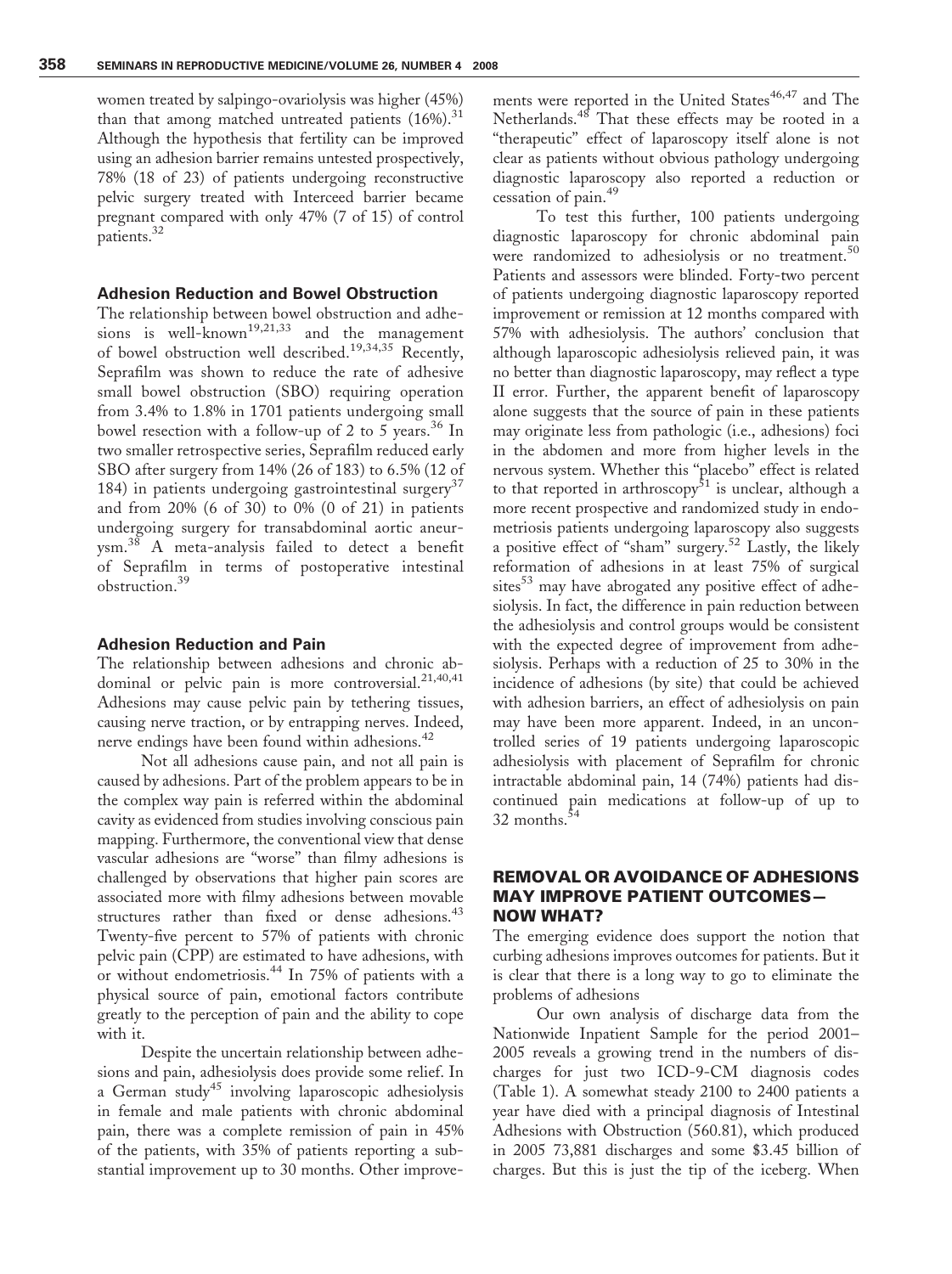|                                                                       |         |         | Year    |         |         |
|-----------------------------------------------------------------------|---------|---------|---------|---------|---------|
|                                                                       | 2001    | 2002    | 2003    | 2004    | 2005    |
| ICD-9-CM Diagnosis Code 568.0 Peritoneal Adhesions                    |         |         |         |         |         |
| All Diagnoses-Discharges                                              |         |         |         |         |         |
| All discharges                                                        | 156,621 | 168,154 | 172,935 | 180,806 | 186,387 |
| Female percent of total (%)                                           | 74      | 73      | 72      | 73      | 72      |
| ICD-9-CM Diagnosis Code 560.81, Intestinal Adhesions with Obstruction |         |         |         |         |         |
| All Diagnoses-Discharges                                              |         |         |         |         |         |
| All discharges                                                        | 89.048  | 91.664  | 88,965  | 94,708  | 99,075  |
| Female percent of total (%)                                           | 63      | 62      | 62      | 62      | 62      |
| Principal Diagnosis Only-Deaths                                       |         |         |         |         |         |
| All                                                                   | 2219    | 2366    | 2311    | 2140    | 2118    |
| Female                                                                | 1396    | 1404    | 1418    | 1264    | 1285    |
| Female deaths as percent of female discharges (%)                     | 3.25    | 3.19    | 3.36    | 2.81    | 2.78    |
| 99.77 Application of Adhesion Barrier                                 |         |         |         | 23,813  | 30,105  |

#### Table 1 Hospital Discharge Data for Two Adhesion-Related Codes and Use of Barriers

Source: Healthcare Cost and Utilization Project, Agency for Healthcare Research and Quality.

other inpatient diagnoses of peritoneal and pelvic adhesions are added, the financial cost of adhesions easily exceeds \$5 billion, and that is before outpatient costs and loss of work are considered.

The use of adhesion barriers as evidenced from code 99.77 is also very low. This is almost certainly an underestimate. Based on estimated sales of adhesion barriers of \$100 million, an average price per unit of \$200, and an average usage of 1 unit per procedure, adhesion barriers are only used, conservatively, in 500,000 procedures annually. To estimate their potential usage, assuming that obstruction due to adhesions represents 1% of general surgical admissions in 1 year,<sup>55</sup> then the figure of 99,075 discharges for intestinal adhesions with obstruction represents some 9.9 million procedures where barriers might be used. The percentage of procedures in which adhesion barriers are used is at best a little over 5%.

Solving the problem of adhesions may be broken down into four main tasks:

- 1. Develop more effective antiadhesion agents for a variety of indications both by laparotomy and laparoscopy.
- 2. Expand basic research beyond that currently conducted by a handful of laboratories.
- 3. Increase physician and patient awareness about adhesions and their prevention to improve the use of adhesion barriers and other techniques, leading to more chances for improved outcomes.
- 4. Challenge the paradigms on which are based contemporary efforts in adhesion prevention. Is it time for a different look?

The development of more advanced antiadhesion agents has been discussed elsewhere,<sup>1,56</sup> and other contributions in this issue of Seminars in Reproductive Medicine provide a glimpse of the excellent basic research being conducted in the field. The last two items will be discussed further here.

# IMPROVING PHYSICIAN AND PATIENT AWARENESS ABOUT ADHESIONS

The ramifications of physician and patient ignorance about adhesions has long been the subject of debate in the boardrooms of medical product companies and the barrooms of conferences on adhesions. Corporate advertising as well as sponsorship of several excellent studies such as those analyzing data from the Scottish National Health Service<sup>12,13</sup> has greatly increased awareness of adhesions. Revolutionizing patients' access and use of medical information, the Internet has spawned the proliferation of Web sites promoting research and awareness and providing information and support to families and patients affected with all manner of conditions, particularly those heretofore relegated to obscurity in medical textbooks. Accordingly, in 1996 we formed The International Adhesions Society, and its adhesions.org Web site now receives more than 100,000 visitors monthly. Ignorance about adhesions among patients and physicians is frequently reported to us, arguably delaying diagnosis and treatment and inflicting additional suffering on patients shunned by their physicians, employers, and families as malingerers.

To characterize the causes of this ignorance, patients who had abdominal or pelvic surgeries were surveyed via the  $Internet^{57}$  about information given them prior to surgery regarding adhesions and adhesion barriers. Five hundred seventy (43 male, 527 female) patients responded concerning 952 procedures. Patients reported being informed about adhesions prior to 27% of the procedures they underwent. In only 122 (12.8%) of these were adhesions mentioned as part of the informed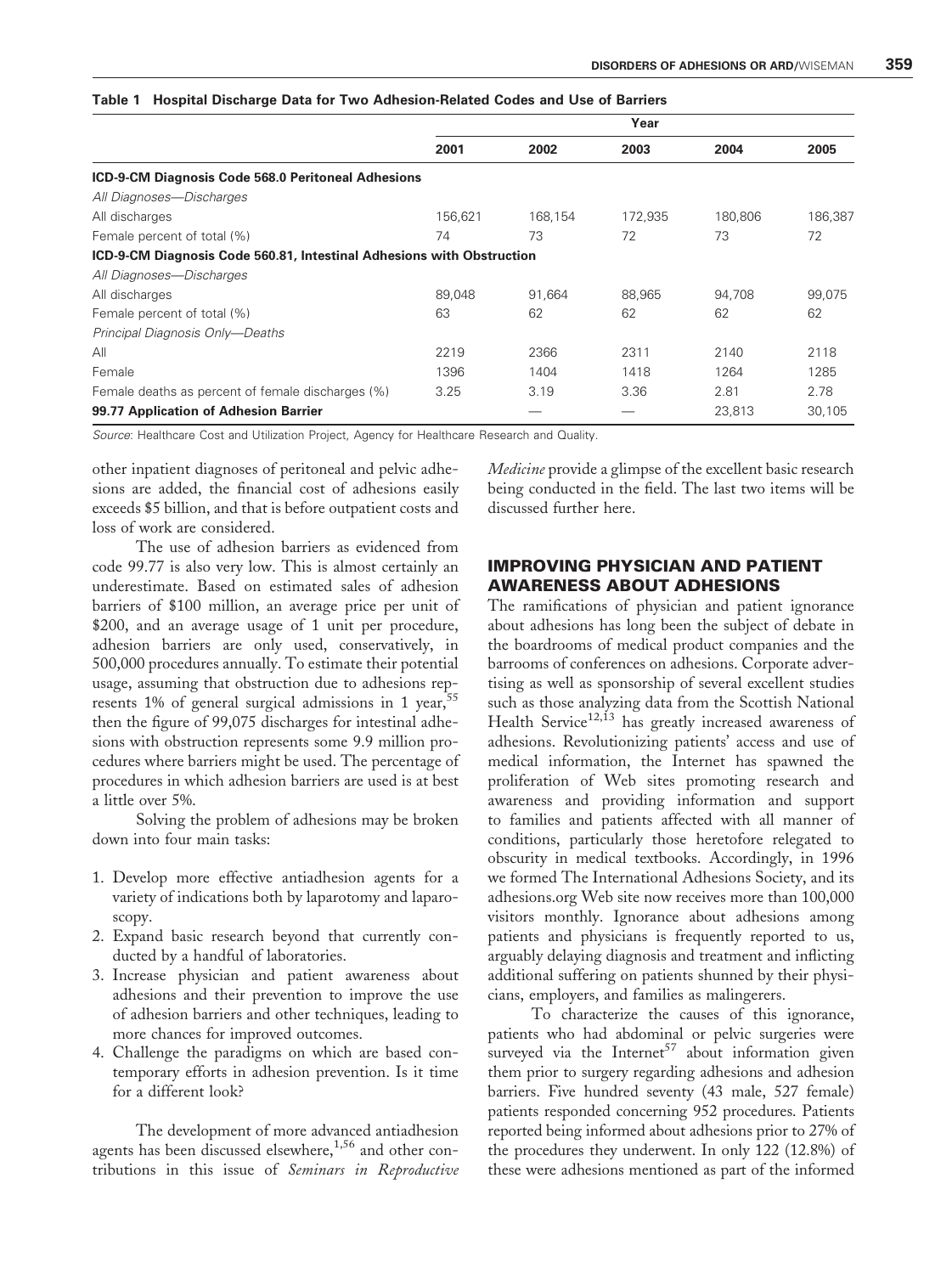consent, and in another 132 (13.9%) adhesions were discussed. Information was imparted about adhesions in 55% of adhesiolysis procedures and in 9.3% of non– adhesiolysis procedures. Patients reported being provided with information about adhesion barriers in 46% and 6% of adhesiolysis and non–adhesiolysis procedures, respectively. Where adhesions were mentioned, barriers were mentioned in 46% of adhesiolysis procedures and in 22% of non–adhesiolysis procedures. Despite several obvious caveats involved in interpreting a study of this kind, it suggests the preoperative consultation and consent procedures may offer the ideal opportunity to educate patients about adhesions. Beyond medicolegal reasons for discussing adhesions,<sup>58</sup> patients do want to know about their treatment and its risks.<sup>59</sup> Even if they do not fully understand the information provided, $60$  training (or even requiring) physicians to discuss adhesions with patients forces them to consider a strategy for their reduction.

# CHALLENGING THE PARADIGMS OF ADHESIONS RESEARCH: IS IT TIME FOR A DIFFERENT LOOK?

# Viewing the Problem as Adhesion-Related Disorder

Despite the increasing volume of work conducted, adhesions research has been practically compartmentalized, as if ''adhesions'' was an independent entity. Accordingly, the approach to "adhesions" patients was much like any monolithic disease but was clearly not meeting the needs of thousands of ''adhesions'' patients seeking referrals or other information. Why? Because we lacked effective antiadhesion agents? Because we did not fully understand the pathogenesis of adhesions? Because of ignorance about adhesions and their prevention? Perhaps it was because we wrongly assumed that "adhesions'' is an independent and monolithic problem.

To determine the best approach to the ''adhesions'' patient, we first tried to describe more fully the condition of the ''adhesions'' patient. From hundreds of e-mails and telephone interviews, a typical picture of an "adhesions" patient emerged of a 30- to 50-year-old woman with several abdominal surgeries, including a hysterectomy and several bowel obstructions. She had chronic pain, could not eat properly, and had already seen several physicians who had told her that there was little to be done. The patient was desperate and frustrated and her family, social, and employment relationships were deteriorating.

An Internet-based survey was conducted to quantify what we had learned from our anecdotal library.<sup>61</sup> Four hundred sixty-six patients (51 male, 415 female) reported having a diagnosis of adhesions for 7.0  $\pm$ 0.3 years. Sixty-eight percent of patients reported an average of 9.5  $\pm$  0.7 full or partial obstructions. Most of

these respondents seem to represent a severe form of "adhesions" perhaps a notch or two below the 2100 or so patients dying annually with a primary diagnosis of intestinal adhesions with obstruction (Table 1). These data are consistent with descriptions of a living hell in which each of the sometimes  $> 25$  adhesiolysis procedures offers only a temporary respite of less than a year from obstruction and debilitating pain. Indeed, 81% of respondents reported chronic pain of whom 68% took medication. In 68% of those patients, the medication worsened their bowel symptoms. Seventy-one percent of patients reported gastrointestinal disturbances, including 52% with chronic or severe constipation, 30% with chronic or severe diarrhea, and 24% with malabsorption problems. The totality of these patients' suffering could not adequately be described by the monolithic term "adhesions" and so was coined the term *adhesion-related* disorder (ARD).

Our anecdotal impression that ARD compromises a patient's ability to work was verified by 42% of respondents, 47% of whom could not obtain disability benefits. As a result of their condition, patients reported that either their relationships had suffered (57%) or their friends and family were not supportive (44%), or both (27%), with only 26% reporting intact relationships and supportive friends and family.

Commonly reported feelings of isolation and "craziness" are illustrated in the following excerpts from e-mails we received (without correction of spelling or grammar):

- have had 15 srgys. Each time the doctors go in they say I had so much ashesions. I had a hsty 4 years ago because of endo. Now the pain is back in full force. At first I thought I was crazy ... I do not no how long I can deal with this pain. Its so bad. Is there anyone who has gone though this before. I could really use some encouragement right now. I thought the pain was gone after the hsty. I guess I was wrong (9/9/2002).
- I have been suffering with endometriosis, adhesions, and IC [interstitial cystitis] for the past 13 years. I have had 24 surgeries and still live in constant pain from adhesions.... Without pain meds I cannot take care of my children or my husband. I cannot work anymore .... The adhesion site has been a savior to me at a time in my life when I thought I was all alone. Now I know I am not alone and there are other alternatives to just living in pain the rest of my life (5/10/2004).
- I thought I was the only one. I have had 12 surgeries to control the adhesions.... I thought I was going to beat this one, but now the symptoms have returned and all my hope has gone .... Thanks for posting this Website where I can know i'm not the only one.  $(4/17/2006)$ .

In the extreme, some patients reported considering or attempting suicide: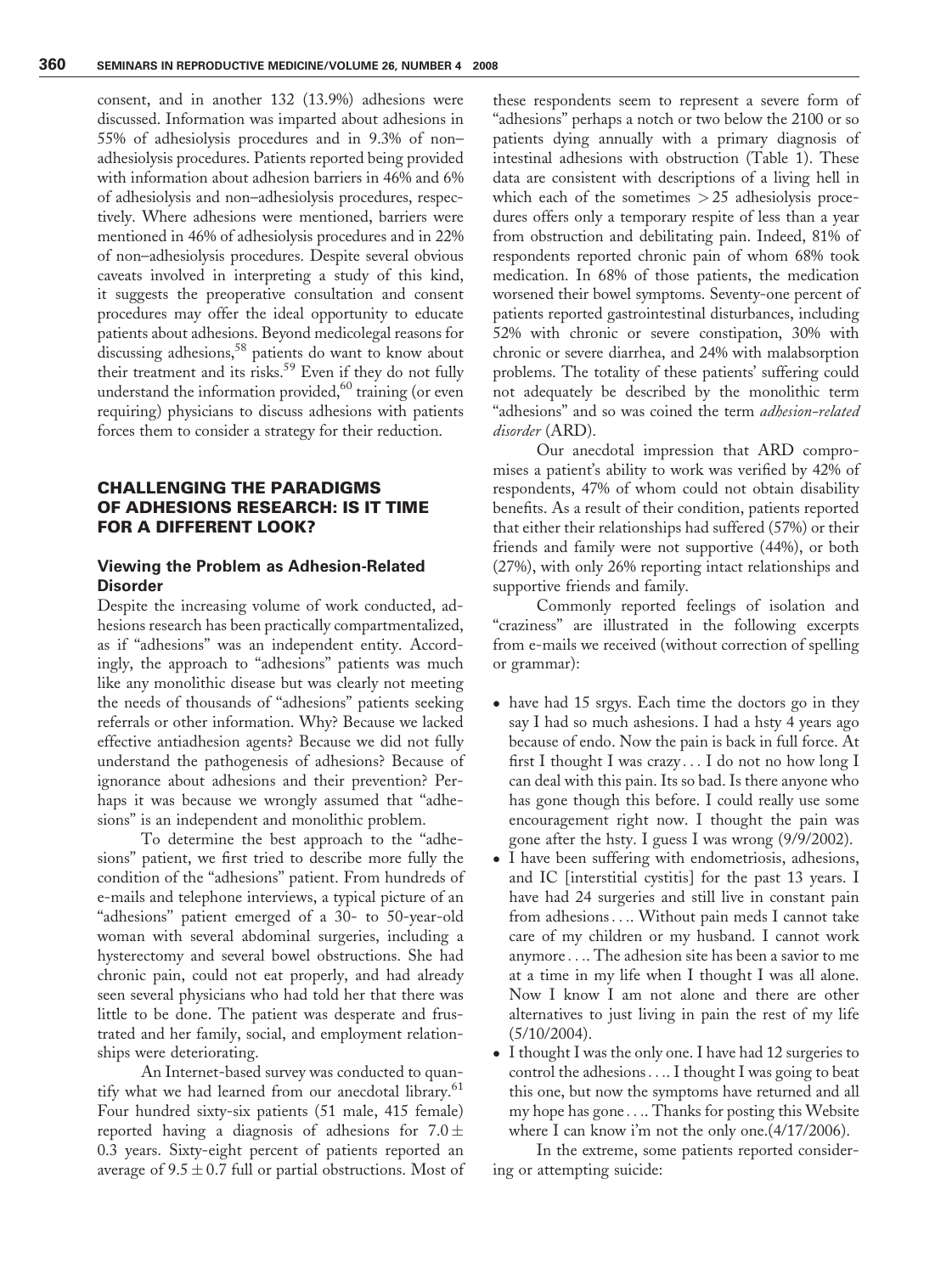- i really don't know what to do anymore ... ii am to scared to ask for help but i really want it... I am so ready to just commit suicide but i never succeed (10/9/ 2003).
- I.... feel suicidal trying to cope with ARD (3/6/ 2006).
- I lost another ARD patient this past weekend to suicide. Her family and friends were no support for her. He[r husband] was told her only problem was addiction to pain meds. That was the last straw,... (from an ARD volunteer 10/2/2006).
- I had a full hysterectomy . . . I am in constant pelvic/ abdominal pain .... had .... additional surgeries for adhesions.... I am still in constant pain 24–7 .... I am so depressed with thoughts of suicide, however, my deep faith will always prevent me from doing this (12/ 24/2004).

Based on anecdotal reports, patients were also asked about their use of physical therapy. In the 26% of patients using it, 29% benefited. Such therapy has been widely reported to benefit patients with a diagnosis of chronic pelvic pain.<sup>62</sup> Forty percent of patients reported that their physician was able to help their condition somewhat, with another 51% reporting that their physicians acknowledged their problem but were unable to help. Contrary to earlier impressions, only 9% of patients reported that their physicians denied their problem and were unwilling to help.

# Viewing ARD in the Context of Complex Abdominopelvic and Pain Syndrome (CAPPS)

The term ARD still leaves the same frustrated and desperate patient traversing continents and oceans in the hope of finding that one physician with ''the secret'' to their suffering. Continuing to puzzle us are observations that severe ARD patients are temporarily relieved of pain after adhesiolysis, and when pain recurs they are adhesion-free (and free of other pathology) at laparoscopy. Equally puzzling is the improvement in pain after diagnostic laparoscopy alone in patients with adhesions.<sup>50</sup> If by using the term  $ARD$  we have succeeded in acknowledging the existence of ARD patients' numerous symptoms, we continue to fail practically by assuming that they are all related by the common denominator of adhesions. As will be explained, a more successful approach may be derived by examining the problem of ARD in the context of a much larger problem of what we have termed complex abdominopelvic and pain syndrome (CAPPS) defined operationally as:

a syndrome of nonmalignant origin consisting of a complex of symptoms of the abdomen or pelvis that includes pain, bowel, or bladder dysfunction of at least 6 months duration.

Both sides of the debate about whether adhesions cause pain have failed to consider neurologic changes that occur in chronic pain. Although acute or subchronic pain may be due to surgically correctible pathology (i.e., adhesions, endometriosis, etc.), once pain has become chronic (e.g., 6 months), changes in the spinal cord and  $d$ orsal root ganglia<sup>63–65</sup> result in the transmission of unsolicited, inappropriate, and uncontrolled impulses to the pain centers of the brain. Pain itself becomes the disease state rather than a local cause. Although pain can be temporarily arrested by the removal of triggers such as endometriosis and adhesions, pain may inevitably return because the neural changes themselves have not been addressed, akin to the phenomenon of phantom limb pain.<sup>66</sup> Indeed, phantom bladder pain has been reported in patients after cystectomy.<sup>67,68</sup>

But the story continues. The complex neuroanatomy of sacral, lumbar, hypogastric, and pelvic plexi<sup>69,70</sup> affords many opportunities for cross-talk between the nerves of abdominal and pelvic tissues.<sup>71</sup> Impulses once appropriate from one organ may trigger impulses in a nearby pathway, deceiving the brain into believing that they have originated elsewhere. Further, pathology in one organ (e.g., uterus, bladder, bowel) may induce pathology<sup>72</sup> or hypersensitivity<sup>73–75</sup> in another. Thus, a patient in whom only one organ was affected initially may develop a problem in another.

Many studies attest to the coprevalence between various abdominal and pelvic disorders<sup>76,77</sup> including adhesions.78 A similar pattern of organ involvement appears to exist from our preliminary analysis of 687 female ARD patients from the United States responding to our Internet-based survey (Table 2). Focusing on adhesions and calculating the cumulative coprevalence of the five most frequent diagnoses or

Table 2 Conditions and Diagnoses Reported by U.S. Women Visiting an Adhesions-Oriented Web Site

| <b>Condition or Diagnosis</b>             | N   | Percent of<br>Total (%) |
|-------------------------------------------|-----|-------------------------|
| All U.S. women                            | 687 | 100                     |
| Adhesions: abdominal                      | 532 | 77                      |
| Adhesions: pelvic                         | 433 | 63                      |
| Adhesions: abdominal or pelvic            | 582 | 85                      |
| Chronic abdominal (not pelvic) pain       | 383 | 56                      |
| Chronic pelvic (not abdominal) pain       | 383 | 56                      |
| Chronic pain: abdominal or pelvic         | 471 | 69                      |
| Irritable bowel syndrome                  | 376 | 55                      |
| Recurrent bowel obstruction               | 299 | 44                      |
| Endometriosis                             | 270 | 40                      |
| Interstitial cystitis                     | 197 | 29                      |
| Fibroids                                  | 183 | 27                      |
| Pelvic Inflammatory Disease (PID)         | 98  | 14                      |
| Hemochromatosis or iron overload disorder | 47  | 7                       |
| Previous hysterectomy                     | 387 | 56                      |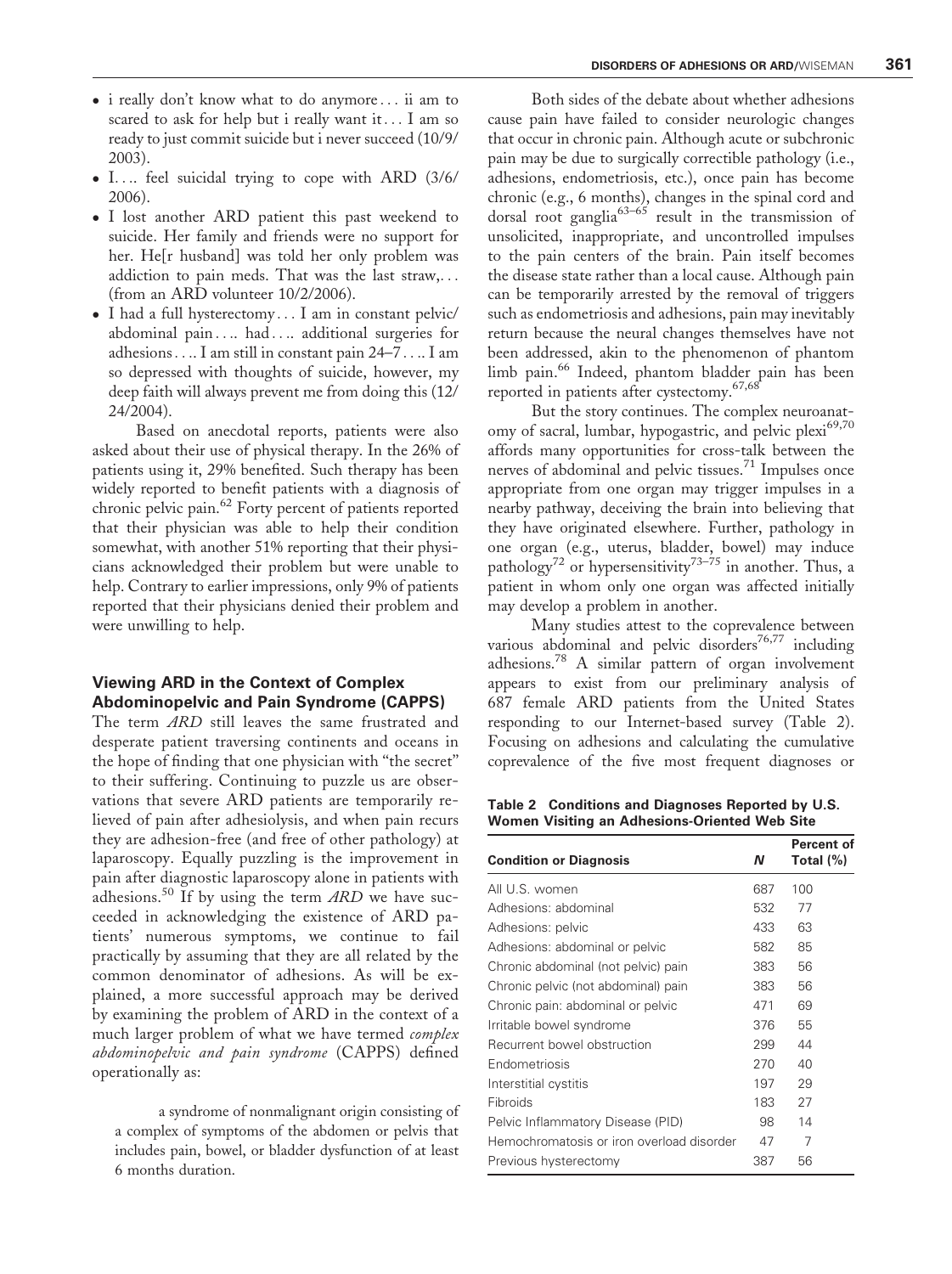| Table 3 Coprevalence of Conditions and Diagnoses Reported by U.S. Women Visiting adhesions.org Relative to Adhesions |     |                  |            |                |                  |                      |                |                |                |                       |                       |                      |
|----------------------------------------------------------------------------------------------------------------------|-----|------------------|------------|----------------|------------------|----------------------|----------------|----------------|----------------|-----------------------|-----------------------|----------------------|
|                                                                                                                      | ς   | Percent<br>(%)   | ς          | Percent<br>(%) | Z                | Percent<br>$($ % $)$ | ς              | Percent<br>(%) | ς              | Percent<br>၉၅         | Z                     | Percent<br>$($ % $)$ |
| Total $(N = 687)$                                                                                                    |     | $\overline{100}$ |            |                |                  |                      |                |                |                |                       |                       |                      |
| Adhesions: abdominal                                                                                                 | 582 | 88               | Adhesions+ |                |                  |                      |                |                |                |                       |                       |                      |
| or pelvic                                                                                                            |     |                  |            |                |                  |                      |                |                |                |                       |                       |                      |
| Chronic pain (CP):                                                                                                   | 471 | 69               | 452        | 80             | Adhesions + CP + |                      |                |                |                |                       |                       |                      |
| abdominal or pelvic                                                                                                  |     |                  |            |                |                  |                      |                |                |                |                       |                       |                      |
| BS                                                                                                                   | 376 | 55               | 360        | 52             | 314              | 46                   | Adhesions + CP |                |                |                       |                       |                      |
|                                                                                                                      |     |                  |            |                |                  |                      | $+$ SSH +      |                |                |                       |                       |                      |
| Recurrent bowel                                                                                                      | 299 | 44               | 287        | 42             | 237              | 35                   | 186            | 27             | Adhesions + CP |                       |                       |                      |
| obstruction                                                                                                          |     |                  |            |                |                  |                      |                |                |                | $+$ IBS + Recurrent + |                       |                      |
| Endometriosis                                                                                                        | 270 | 89               | 261        | 88             | 228              | ကွ                   | 178            | 26             | 112            | $\frac{6}{2}$         | Adhesions + CP        |                      |
|                                                                                                                      |     |                  |            |                |                  |                      |                |                |                |                       | $+$ IBS $+$ Recurrent |                      |
|                                                                                                                      |     |                  |            |                |                  |                      |                |                |                |                       | + Endometriosis +     |                      |
| Ç                                                                                                                    | 197 | 29               | 193        | 28             | 174              | 25                   | 149            | 22             | 96             | $\overline{4}$        | 65                    | 9.S                  |
| % is percentage of total number of U.S. women responding to survey.                                                  |     |                  |            |                |                  |                      |                |                |                |                       |                       |                      |

conditions, in descending order of prevalence (Table 3), the data reveal a high degree of overlap between abdominal or pelvic adhesions, chronic abdominal or pelvic pain, irritable bowel syndrome (IBS), recurrent bowel obstruction, endometriosis, and interstitial cystitis.

These data suggest that the severe "ARD" patient suffers from a similar multifaceted, multiorgan phenomenon as the ''chronic pelvic'' or the ''chronic bladder'' pain patient. Even if patients from each of these groups started with just one condition, as each condition progressed, it began to overlap and coalesced with the other into the entity we have termed CAPPS. Although  $\sim$ 15 million women alone suffer from chronic pelvic pain, we have conservatively estimated that there are 150,000 to 250,000 women with the most severe form of the disease (as CAPPS), a high proportion of who will most likely have adhesions.

Without the perspective of CAPPS, a patient is at the mercy of compartmentalized medical practice. Although the severe CPP/IC/ARD patient is likely to display several seemingly unrelated symptoms, the most dominant one will determine the specialty to which the patient is initially referred. Unexplained dysmenorrhea or dyspareunia will no doubt receive a gynecologic diagnosis of adhesions, pelvic inflammatory disease (PID), or endometriosis. Unexplained bowel disturbances will be given a diagnosis of IBS from a gastroenterologist, and mysterious voiding issues will be given a diagnosis of IC by a urologist. A neurologist may well view the problem as one of pudendal neuralgia. Once locked into a diagnostic paradigm, the patient will be treated accordingly and usually in terms of end-organ rather than systematic pathology.

### TREATING THE CAPPS PATIENT

Given the multifaceted nature of CAPPS, it seems appropriate that the patient be approached by an integrated multidisciplinary team including representatives from surgery, pharmacy, nursing, pain medicine, nutrition, psychology, physiotherapy, neurology, gastroenterology, gynecology, urogynecology, urology, psychiatry, and social work. Such a "biopsychosocial" approach<sup>79</sup> has been introduced, advocated, and to some degree validated in a number of areas of pain medicine, including pelvic pain.80–86

In adopting a multidisciplinary approach, it is essential to avoid the constraints imposed by the paradigms of any one element of the multifaceted condition (e.g., pain, adhesions). Accordingly, the term CAPPS is preferred over ARD as well as other superficially similar terms such as "chronic visceral pain syndrome."<sup>80</sup> Perhaps this is what was meant by the recently expressed view that the "multidisciplinary approach dealing with the pain is far more important than finding an organic cause and cure for the pain."<sup>81</sup> Although for the treatment of a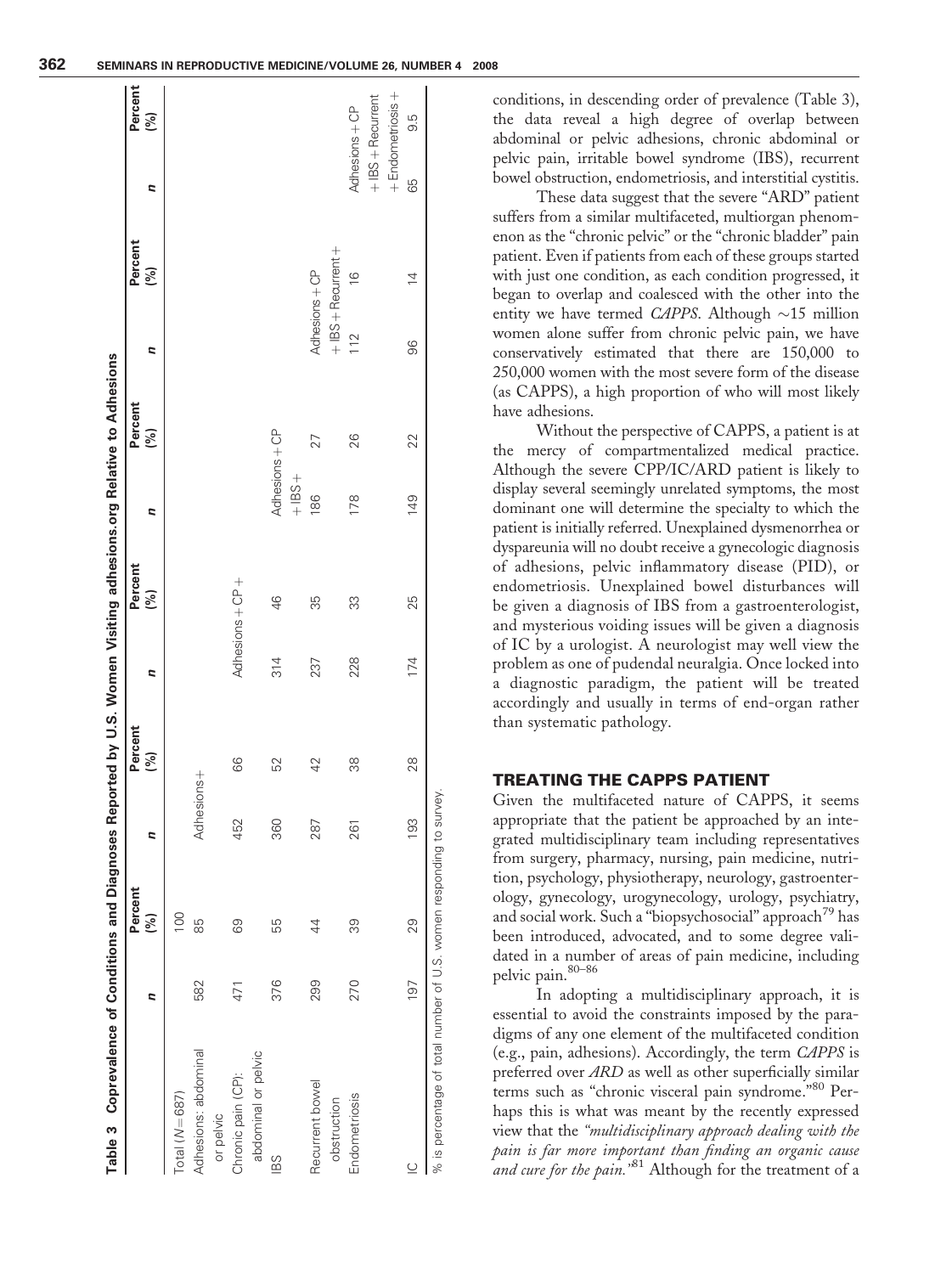patient who has entered the world of CAPPS, it may matter little that they entered through the door of IC, IBS, endometriosis, or ARD, a new opportunity exists to learn from CAPPS patients by:

- 1. Adapting therapies used in one variant of CAPPS in patients with a different variant. For example, sacral nerve stimulation has been shown to be effective in treating IC and is also useful in treating other CAPPS components such as chronic pelvic pain.<sup>87,88</sup>
- 2. Learning how to prevent patients suffering from the ''monolithic'' varieties of individual diseases from progressing to the multifactorial condition.

# IDENTIFYING RISK FACTORS FOR PROGRESSION TO CAPPS FROM THE PERSPECTIVE OF ARD

# Genetic Factors

There has long been speculation about genetic factors in ARD. The relative inability to lyse fibrin may predispose a patient to adhesions. Hypofibrinolysis, associated with an allele of the plasminogen activator inhibitor-1 (PAI-1) gene, was found more often in women with endometriosis than in controls.<sup>89</sup> More directly related to adhesions, carriers of the IL-1RN\*2 allele are at greater risk for adhesion formation.<sup>90</sup>

#### Multiple Surgeries

A primary occurrence of adhesive small bowel obstruction (ASBO) is itself a risk factor for future obstruction. The rate of recurrence after a first ASBO was calculated $91$  as 16% after 41 months (range, 1 to 75 months), 18% at 10 years, and 29% at 30 years.<sup>92</sup> The risk of

recurrent ASBO increased with increasing number of prior SBO episodes and reached 81% for patients with 4 or more admissions due to ASBO. Age  $\lt$  40 years, type of adhesion, and presence of postoperative complications were also identified as risk factors for ASBO.<sup>91</sup> The effect of multiple surgeries has been noted in other CAPPS-related areas. Women with IC had significantly more pelvic surgeries than did controls, often performed before IC was diagnosed and possibly for pain related to undiagnosed IC. $\frac{93}{9}$  One overlooked consequence of multiple surgery is the accumulation of scar tissue within peritoneal tissue (as opposed to between peritoneal tissue, i.e., adhesions) and the effect this may have in entrapping sensory nerves, giving rise to pain and related sequelae. Perhaps one effect of repeated surgeries is to increase the population of fibroblasts of the ''adhesion phenotype,"<sup>94</sup> making the recurrence of adhesions ever more likely.

#### Hysterectomy

Hysterectomy is associated with several CAPPS-related conditions.<sup>95</sup> Women with IC (N = 215) had a higher (42%) prevalence of hysterectomies than did controls  $(21\%)$ .<sup>93</sup> A diagnosis of IC was made 1 to 5 years after hysterectomy in most of the 68% of the possible cases.<sup>93</sup> Hysterectomy is also associated with a high rate of SBO.<sup>96</sup> Sixty-seven percent of patients admitted for SBO had had a hysterectomy.<sup>97</sup> The rate of adhesionrelated obstruction after gynecologic surgery for benign conditions without hysterectomy has been estimated at  $\sim$ 0.3%. With hysterectomy, this rate may be 2 to 3% and with radical hysterectomy as high as 5%.<sup>98</sup>

Some 56% of our own sample of 687 U.S. women had had hysterectomies (Table 2), much higher $93,99$  $(p < 0.01)$  than the reported frequencies of 21 to

Table 4 Fraction of Patients Reporting Various Conditions with or without Hysterectomy or Hemochromatosis/Iron-Overload Disorder

|                                           | $+$ Hyst | $-Hyst$ | $+$ Hyst/ $-$ Hyst | $+ H - I$ | -H-I | $+$ H-I/ $-$ H-I |
|-------------------------------------------|----------|---------|--------------------|-----------|------|------------------|
| $\overline{N}$                            | 387      | 300     |                    | 47        | 640  |                  |
| Condition                                 |          |         |                    |           |      |                  |
| + Adhesions: abdominal or pelvic          | 0.97     | 0.69    | 1.40               | 1.00      | 0.84 | 1.20             |
| $+$ Chronic pelvic or abdominal pain      | 0.84     | 0.48    | 1.76               | 0.98      | 0.66 | 1.47             |
| $+$ Endometriosis                         | 0.53     | 0.21    | 2.55               | 0.85      | 0.36 | 2.37             |
| $+$ Interstitial cystitis                 | 0.41     | 0.12    | 3.35               | 0.83      | 0.25 | 3.36             |
| $+$ IBS                                   | 0.71     | 0.34    | 2.08               | 0.98      | 0.52 | 1.90             |
| $+$ Recurrent obstruction                 | 0.55     | 0.29    | 1.86               | 0.89      | 0.40 | 2.23             |
| $+$ Fibroids                              | 0.38     | 0.12    | 3.28               | 0.87      | 0.22 | 3.93             |
| $+$ PID                                   | 0.22     | 0.04    | 5.07               | 0.81      | 0.09 | 8.62             |
| + Hemochromatosis/ iron-overload disorder | 0.11     | 0.013   | 8.33               |           |      |                  |
| Hysterectomy                              |          |         |                    | 0.91      | 0.54 | 1.70             |
| Geometric mean of fractions/ratios        | 0.44     | 0.16    | 2.82               | 0.90      | 0.36 | 2.47             |

Hyst, hysterectomy; H-I, hemochromatosis or iron-overload disorder.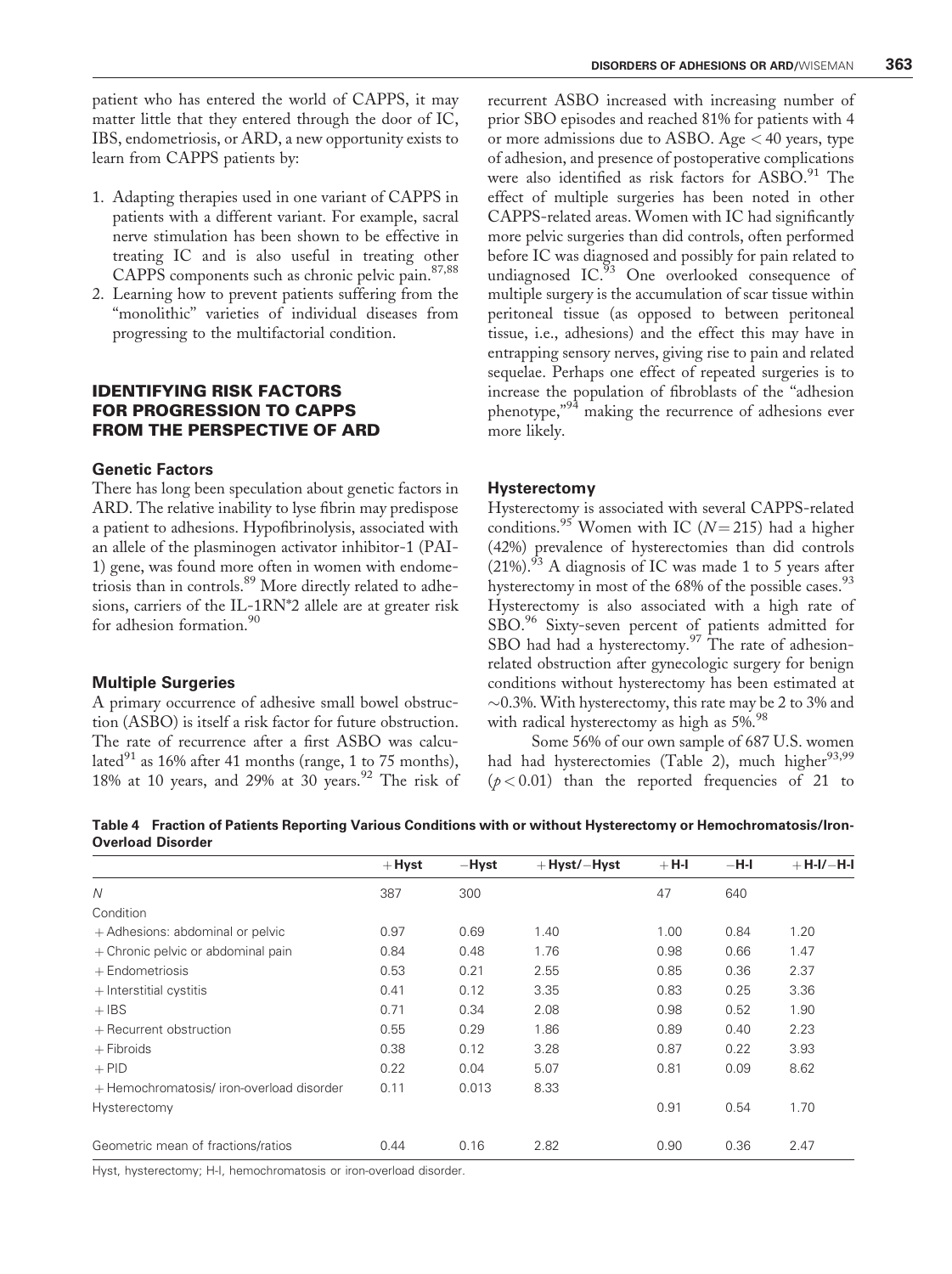$33\%$ <sup>100</sup> in control populations. The rates of the various CAPPS-related conditions in this population was higher  $(p < 0.001)$  for each of the conditions in patients with a hysterectomy than in those without (Table 4).

Whether this effect of hysterectomy is reflective of collaterally damaged pelvic structures or a common pathology predisposing a patient to CAPPS is unclear. Alternatively, hysterectomy may place a woman at risk for oxidative stress related to iron overload as iron is no longer eliminated through menstruation.<sup>101,102</sup> The protective estrogenic effect against oxidative stress may also have been a factor.<sup>103,104</sup> Oxidative stress and its amelioration has been discussed in the context of adhe $sions<sup>105,106</sup>$  or endometriosis<sup>107</sup> but not in regard to hysterectomy and adhesions.

#### Susceptibility to Oxidative Stress: Hemochromatosis and Iron-Overload Disorder

The frequency of a diagnosis of hemochromatosis or iron-overload disorder in patients with a hysterectomy was more than 8 times that in patients without (Table 4). The most common form in the United States is hereditary hemochromatosis (HHC), a recessive disorder resulting mainly from one of several HFE gene mutations. HHC affects  $\sim 0.5\%$  of the population<sup>108</sup> and is characterized by iron deposition in multiple organs, liver disease, heart disease, joint disease, diabetes, and early death. Its symptoms include fatigue and joint and abdominal pain.<sup>109</sup> HHC may be a cause of infertility.<sup>110</sup> Accumulated iron participates in redox reactions and the generation of reactive oxygen species leading to tissue damage via the peroxidation of lipids, proteins, and nucleic acid.<sup>111,112</sup> A role for iron has been suggested in the pathogenesis of endometriosis.<sup>113-115</sup>

Of our sample of U.S. CAPPS-ARD patients, 6.8% (47 of 687) reported a diagnosis of hemochromatosis (HC) (5.1%) or iron-overload disorder (IOD) (5.7%) with substantial overlap. The frequency of HC patients is well above that expected (0.5%) in the general population ( $p < 0.001$ ). The rates of various CAPPSrelated conditions in this population was higher  $(p < 0.001)$  for each of the conditions in patients with HC/IOD than in those without (Table 4).

HHC heterozygotes, though not displaying a history of HHC, carry risks of iron overload<sup>116–119</sup> and an altered pattern of fibrosis or inflammation.<sup>120,121</sup> Because inflammation alters iron homeostasis,122,123 HHC heterozygotes  $(\sim 25\%$  in the United States) undergoing surgery may be at increased risk of adhesions or other complications and may suffer from more severe forms of other CAPPS-related conditions and may be less responsive to prophylaxis or treatment.

Support for this hypothesis comes from our preliminary work concerning possible Intergel Reac-

tion Syndrome (pIRS).<sup>124</sup> Intergel (ferric hyaluronate [FeHA]) was a gel of ferric hyaluronate used for adhesion prevention but withdrawn due to reports of lateonset pain, unexplained fever, infection, peritoneal reactions, and several deaths. $8,125$  Based on the possibility that the difference between the production of a granulomatous peritonitis in immature and mature rats in response to Intergel<sup>126</sup> could be accounted for by developmental differences in the expression of hepcidin, a regulator of iron transport,  $127$  we hypothesized that a similar subclinical deficiency in iron regulation, such as HHC heterozygosity, may contribute to pIRS. Compared with  $\sim$ 25% of the population, 3 of 7 (43%) patients reporting a reaction to Intergel had one of the three HFE main mutations. These patients, along with two others, were of Irish/Scottish ancestry, known to have a high prevalence of HHC. Three of the HFEnormozygotes and one of the HFE heterozygotes had had a prior hysterectomy, a finding that approached  $(p = 0.08)$  or exceeded  $(p = 0.03)$  significance depending whether a figure of  $33\frac{3}{9}$ <sup>100</sup> or  $21\frac{9}{9}$ <sup>93,99</sup> is taken as the control prevalence of hysterectomy. Thus, the combination of surgery (disturbing iron homeostasis), the propensity to iron overload (either because of a HFE mutation or prior hysterectomy), and the administration of a bolus dose of iron into a single physiologic compartment (as Intergel, delivered intraperitoneally) may have led to the development of pIRS.

This finding has implications beyond pIRS. Because the differences in population frequencies of HFE mutations may account for intercontinental differences in adverse event rates to Intergel,<sup>128</sup> those same differences may influence the relative propensity of populations to form adhesions, to respond to antiadhesion measures, to succumb to other conditions, and for those conditions to progress to a multifaceted condition such as CAPPS. Other examples of genes that regulate oxidation for which this argument could be advanced include those for catechol-O-methyltransferase (COMT)<sup>129</sup> and GTP cyclohydrolase  $(GCH1)$ ,<sup>130</sup> polymorphisms that influence sensitivity to pain. Lastly, these findings have implications for the use of antioxidants and modulators of iron metabolism in the prophylaxis and treatment of CAPPS-related conditions.

#### CONCLUSIONS

Although great strides have been made in understanding adhesions, preventing them, and curbing adhesion-related sequelae, "adhesions" can no longer be considered a monolithic entity. Although "adhesions" may start out as a monolithic entity, a patient with ''adhesions'' may develop related conditions (ARD) until they are practically indistinguishable from patients with multiple symptoms stemming from other pelvic or abdominal pathologies to the point that they coalesce into a new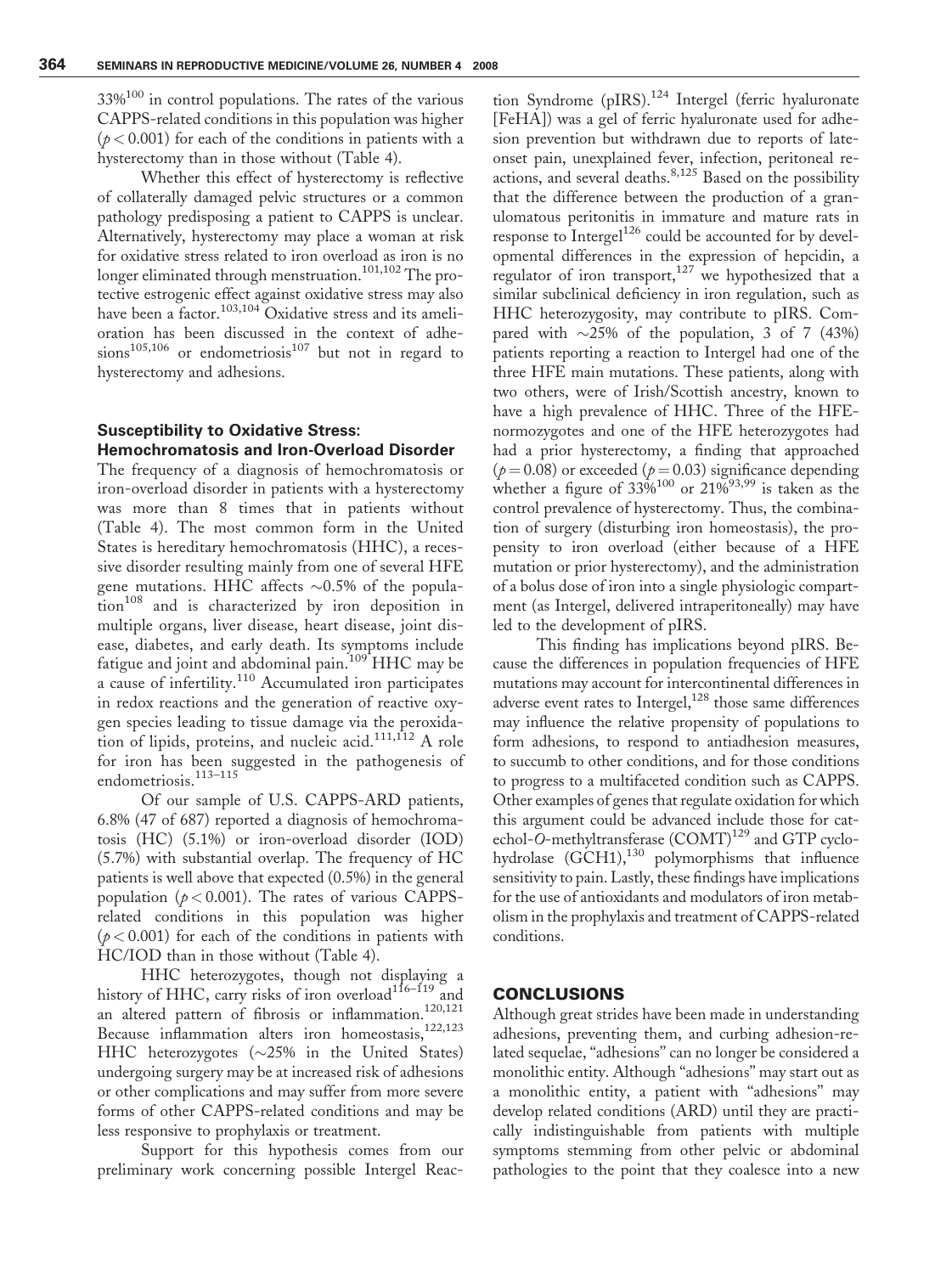pathologic entity. Rather than use terms that constrain the approach to these patients by the paradigms of the specialty related to the patient's initial symptom set, it is proposed that a term such as complex abdominopelvic and pain syndrome (CAPPS) be used to allow the unencumbered development of a multidisciplinary biopsychosocial approach.

It is essential to understand not only the pathogenesis of the ''initiating'' conditions but also how they progress to CAPPS. In the case of adhesions, we have some understanding of how adhesions form and the breadth of problems experienced by the severe adhesions patient. But we have little understanding of how adhesions become ARD and how ARD becomes CAPPS. On the positive side, we can begin to apply what we have learned about the treatment of CAPPS stemming from other pathologies to the treatment of CAPPS stemming from adhesions.

# ACKNOWLEDGMENTS

The author gratefully acknowledges the many thousands of patients whose personal communications have given a face to the suffering of adhesions and a sense of urgency in our quest to solve the problem. The author also thanks the numerous medical and patient volunteers around the world who have provided help and assistance to the adhesions.org Web site, especially Roberta and Bruce Speyer of OBGYN.net for making the work of adhesions.org possible.

#### ABBREVIATIONS

| AFS              | <b>American Fertility Society</b>        |
|------------------|------------------------------------------|
| ARD              | adhesion-related disorder                |
| ASBO             | adhesive small bowel obstruction         |
| <b>CAPPS</b>     | complex abdominopelvic and pain syndrome |
| <b>COMT</b>      | catechol-O-methyltransferase             |
| <b>CPP</b>       | chronic pelvic pain                      |
| GCH <sub>1</sub> | GTP cyclohydrolase                       |
| HС               | hemochromatosis                          |
| <b>HHC</b>       | hereditary hemochromatosis               |
| <b>IBS</b>       | irritable bowel syndrome                 |
| IC.              | interstitial cystitis                    |
| IOD              | iron-overload disorder                   |
| PAI-1            | plasminogen activator inhibitor-1        |
| <b>PID</b>       | pelvic inflammatory disease              |
| pIRS             | possible Intergel reaction syndrome      |
| SBO              | small bowel obstruction                  |
|                  |                                          |

#### **REFERENCES**

1. Wiseman DM. Adhesion prevention: past the future. In: diZerega G, DeCherney A, Diamond M, et al, eds. Peritoneal Surgery. New York, NY: Springer-Verlag; 2000: 401–418

- 2. Wiseman DM, Trout JR, Franklin RR, Diamond MP. Metaanalysis of the safety and efficacy of an adhesion barrier (Interceed TC7) in laparotomy. J Reprod Med 1999;44: 325–331
- 3. Beck DE, Cohen Z, Fleshman JW, Kaufman HS, van Goor H, Wolff BG. A prospective, randomized, multicenter, controlled study of the safety of Seprafilm adhesion barrier in abdominopelvic surgery of the intestine. Dis Colon Rectum 2003;46:1310–1319
- 4. Diamond MP. Reduction of adhesions after uterine myomectomy by Seprafilm membrane (HAL-F): a blinded, prospective, randomized, multicenter clinical study. Seprafilm Adhesion Study Group. Fertil Steril 1996;66:904–910
- 5. Haney AF, Hesla J, Hurst BS, et al. Expanded polytetrafluoroethylene (Gore-Tex Surgical Membrane) is superior to oxidized regenerated cellulose (Interceed TC7) in preventing adhesions. Fertil Steril 1995;63:1021–1026
- 6. Diamond MP and the Sepracoat Adhesion Study Group. Reduction of de novo postsurgical adhesions by intraoperative precoating with Sepracoat (HAL-C) solution: a prospective, randomized, blinded, placebo-controlled multicenter study. The Sepracoat Adhesion Study Group. Fertil Steril 1998;69:1067–1074
- 7. Johns DB, Keyport GM, Hoehler F, diZerega GS. Reduction of postsurgical adhesions with Intergel adhesion prevention solution: a multicenter study of safety and efficacy after conservative gynecologic surgery. Fertil Steril 2001;76:595–604
- 8. Wiseman DM. Possible Intergel reaction syndrome (pIRS). Ann Surg 2006;244:630–632
- 9. Holmdahl L. Mechanisms of adhesion development and effects on wound healing. Eur J Surg Suppl 1997;579:7–9
- 10. Practice Committee of the American Society for Reproductive Medicine. Pathogenesis, consequences, and control of peritoneal adhesions in gynecologic surgery. Fertil Steril 2007;88:21–26
- 11. Liakakos T, Thomakos N, Fine PM, Dervenis C, Young RL. Peritoneal adhesions: etiology, pathophysiology, and clinical significance. Recent advances in prevention and management. Dig Surg 2001;18:260–273
- 12. Lower AM, Hawthorn RJ, Clark D, et al. Adhesion-related readmissions following gynaecological laparoscopy or laparotomy in Scotland: an epidemiological study of 24 046 patients. Hum Reprod 2004;19:1877–1885
- 13. Lower AM, Hawthorn RJ, Ellis H, O'Brien F, Buchan S, Crowe AM. The impact of adhesions on hospital readmissions over ten years after 8849 open gynaecological operations: an assessment from the Surgical and Clinical Adhesions Research Study. BJOG 2000;107:855–862
- 14. Ivarsson ML, Holmdahl L, Franzen G, Risberg B. Cost of bowel obstruction resulting from adhesions. Eur J Surg 1997; 163:679–684
- 15. Jeekel H. Cost implications of adhesions as highlighted in a European study. Eur J Surg Suppl 1997;579:43–45
- 16. Ray NF, Denton WG, Thamer M, Henderson SC, Perry S. Abdominal adhesiolysis: inpatient care and expenditures in the United States in 1994. J Am Coll Surg 1998;186:1–9
- 17. Farquhar C, Vandekerckhove P, Watson A, Vail A, Wiseman D. Barrier agents for preventing adhesions after surgery for subfertility. Cochrane Database Syst Rev 2000: CD000475
- 18. Wiseman DM. Correlations between animal and human models of adhesions. Diamond MP, DeCherney AH, eds.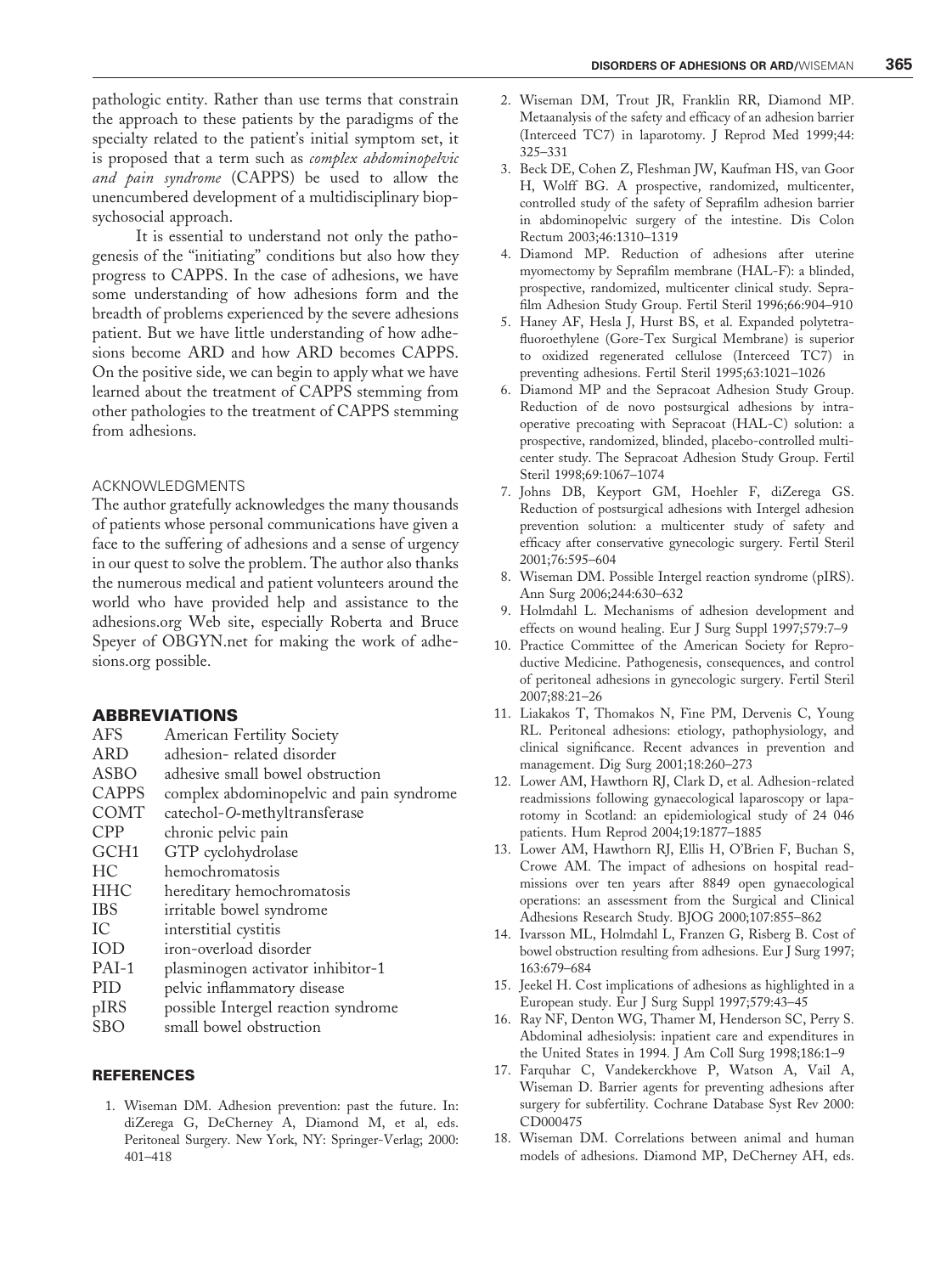Infertility and Reproductive, Medical Clinics of North America; 2003:391–401

- 19. Attard JA, MacLean AR. Adhesive small bowel obstruction: epidemiology, biology and prevention. Can J Surg 2007;50: 291–300
- 20. Al-Jaroudi D, Tulandi T. Adhesion prevention in gynecologic surgery. Obstet Gynecol Surv 2004;59:360–367
- 21. Diamond MP, Freeman ML. Clinical implications of postsurgical adhesions. Hum Reprod Update 2001;7:567– 576
- 22. Food and Drug Administration. Guidance for resorbable adhesion barrier devices for use in abdominal and/or pelvic surgery; Guidance for Industry. 2002. Available at: www.fda.gov/cdrh/ode/guidance/1356.pdf. Accessed November 23, 2006
- 23. Ellis H, Moran BJ, Thompson JN, et al. Adhesion-related hospital readmissions after abdominal and pelvic surgery: a retrospective cohort study. Lancet 1999;353:1476–1480
- 24. Fushiki H, Ikoma T, Kobayashi H, Yoshimoto H. Efficacy of Seprafilm as an adhesion barrier in cesarean sections. Obstet Gynecol Treatment 2005;91:557–561
- 25. Inoue M, Uchida K, Miki C, Kusunoki M. Efficacy of Seprafilm for reducing reoperative risk in pediatric surgical patients undergoing abdominal surgery. J Pediatr Surg 2005;40:1301–1306
- 26. Salum M, Wexner SD, Nogueras JJ, et al. Does sodium hyaluronate- and carboxymethylcellulose-based bioresorbable membrane (Seprafilm) decrease operative time for loop ileostomy closure? Tech Coloproctol 2006;10:187–190
- 27. American Fertility Society. The American Fertility Society classifications of adnexal adhesions, distal tubal occlusion, tubal occlusion secondary to tubal ligation, tubal pregnancies, mullerian anomalies and intrauterine adhesions. Fertil Steril 1988;49:944–955
- 28. Bronson RA, Wallach EE. Lysis of periadnexal adhesions for correction of infertility. Fertil Steril 1977;28:613–619
- 29. Marana R, Rizzi M, Muzii L, Catalano GF, Caruana P, Mancuso S. Correlation between the American Fertility Society classifications of adnexal adhesions and distal tubal occlusion, salpingoscopy, and reproductive outcome in tubal surgery. Fertil Steril 1995;64:924–929
- 30. Marana R, Catalano GF, Muzii L, Caruana P, Margutti F, Mancuso S. The prognostic role of salpingoscopy in laparoscopic tubal surgery. Hum Reprod 1999;14:2991– 2995
- 31. Tulandi T, Collins JA, Burrows E, et al. Treatmentdependent and treatment-independent pregnancy among women with periadnexal adhesions. Am J Obstet Gynecol 1990;162:354–357
- 32. Sawada T, Nishizawa H, Nishio E, Kadowaki M. Postoperative adhesion prevention with an oxidized regenerated cellulose adhesion barrier in infertile women. J Reprod Med 2000;45:387–389
- 33. Ellis H. The clinical significance of adhesions: focus on intestinal obstruction. Eur J Surg Suppl 1997;579:5–9
- 34. Wilson MS, Ellis H, Menzies D, Moran BJ, Parker MC, Thompson JN. A review of the management of small bowel obstruction. Members of the Surgical and Clinical Adhesions Research Study (SCAR). Ann R Coll Surg Engl 1999;81:320–328
- 35. Nagle A, Ujiki M, Denham W, Murayama K. Laparoscopic adhesiolysis for small bowel obstruction. Am J Surg 2004; 187:464–470
- 36. Fazio VW, Cohen Z, Fleshman JW, et al. Reduction in adhesive small-bowel obstruction by Seprafilm adhesion barrier after intestinal resection. Dis Colon Rectum 2006; 49:1–11
- 37. Mohri Y, Uchida K, Araki T, et al. Hyaluronic acidcarboxycellulose membrane (Seprafilm) reduces early postoperative small bowel obstruction in gastrointestinal surgery. Am Surg 2005;71:861–863
- 38. Kudo FA, Nishibe T, Miyazaki K, Murashita T, Nishibe M, Yasuda K. Use of bioresorbable membrane to prevent postoperative small bowel obstruction in transabdominal aortic aneurysm surgery. Surg Today 2004;34:648–651
- 39. Zeng Q, Yu Z, You J, Zhang Q. Efficacy and safety of Seprafilm for preventing postoperative abdominal adhesion: systematic review and meta-analysis. World J Surg 2007; 31:2125–2131
- 40. Alexander-Williams J. Do adhesions cause pain? Br Med J (Clin Res Ed) 1987;294:659–660
- 41. Hammoud A, Gago LA, Diamond MP. Adhesions in patients with chronic pelvic pain: a role for adhesiolysis? Fertil Steril 2004;82:1483–1491
- 42. Herrick SE, Mutsaers SE, Ozua P, et al. Human peritoneal adhesions are highly cellular, innervated, and vascularized. J Pathol 2000;192:67–72
- 43. Demco L. Pain mapping of adhesions. J Am Assoc Gynecol Laparosc 2004;11:181–183
- 44. Howard FM. The role of laparoscopy in chronic pelvic pain: promise and pitfalls. Obstet Gynecol Surv 1993;48:357–387
- 45. Freys SM, Fuchs KH, Heimbucher J, Thiede A. Laparoscopic adhesiolysis. Surg Endosc 1994;8:1202–1207
- 46. Steege JF, Stout AL. Resolution of chronic pelvic pain after laparoscopic lysis of adhesions. Am J Obstet Gynecol 1991; 165:278–281
- 47. Daniell JF. Laparoscopic enterolysis for chronic abdominal pain. J Gynecol Surg 1989;5:61–66
- 48. Peters AA, Trimbos-Kemper GC, Admiraal C, Trimbos JB, Hermans J. A randomized clinical trial on the benefit of adhesiolysis in patients with intraperitoneal adhesions and chronic pelvic pain. Br J Obstet Gynaecol 1992;99:59–62
- 49. Baker PN, Symonds EM. The resolution of chronic pelvic pain after normal laparoscopy findings. Am J Obstet Gynecol 1992;166:835–836
- 50. Swank DJ, Swank-Bordewijk SC, Hop WC, et al. Laparoscopic adhesiolysis in patients with chronic abdominal pain: a blinded randomised controlled multi-centre trial. Lancet 2003;361:1247–1251
- 51. Moseley JB, O'Malley K, Petersen NJ, et al. A controlled trial of arthroscopic surgery for osteoarthritis of the knee. N Engl J Med 2002;347:81–88
- 52. Jarrell J, Mohindra R, Ross S, Taenzer P, Brant R. Laparoscopy and reported pain among patients with endometriosis. J Obstet Gynaecol Can 2005;27:477–485
- 53. Wiseman DM; Trout JR, Diamond MP. The rates of adhesion development and the effects of crystalloid solutions on adhesion development in pelvic surgery. Fertil Steril 1998;70(4):702–711
- 54. Khaitan L, Scholz S, Houston HL, Richards WO. Results after laparoscopic lysis of adhesions and placement of Seprafilm for intractable abdominal pain. Surg Endosc 2003;17:247–253
- 55. Menzies D, Ellis H. Intestinal obstruction from adhesions– how big is the problem? Ann R Coll Surg Engl 1990;72:60– 63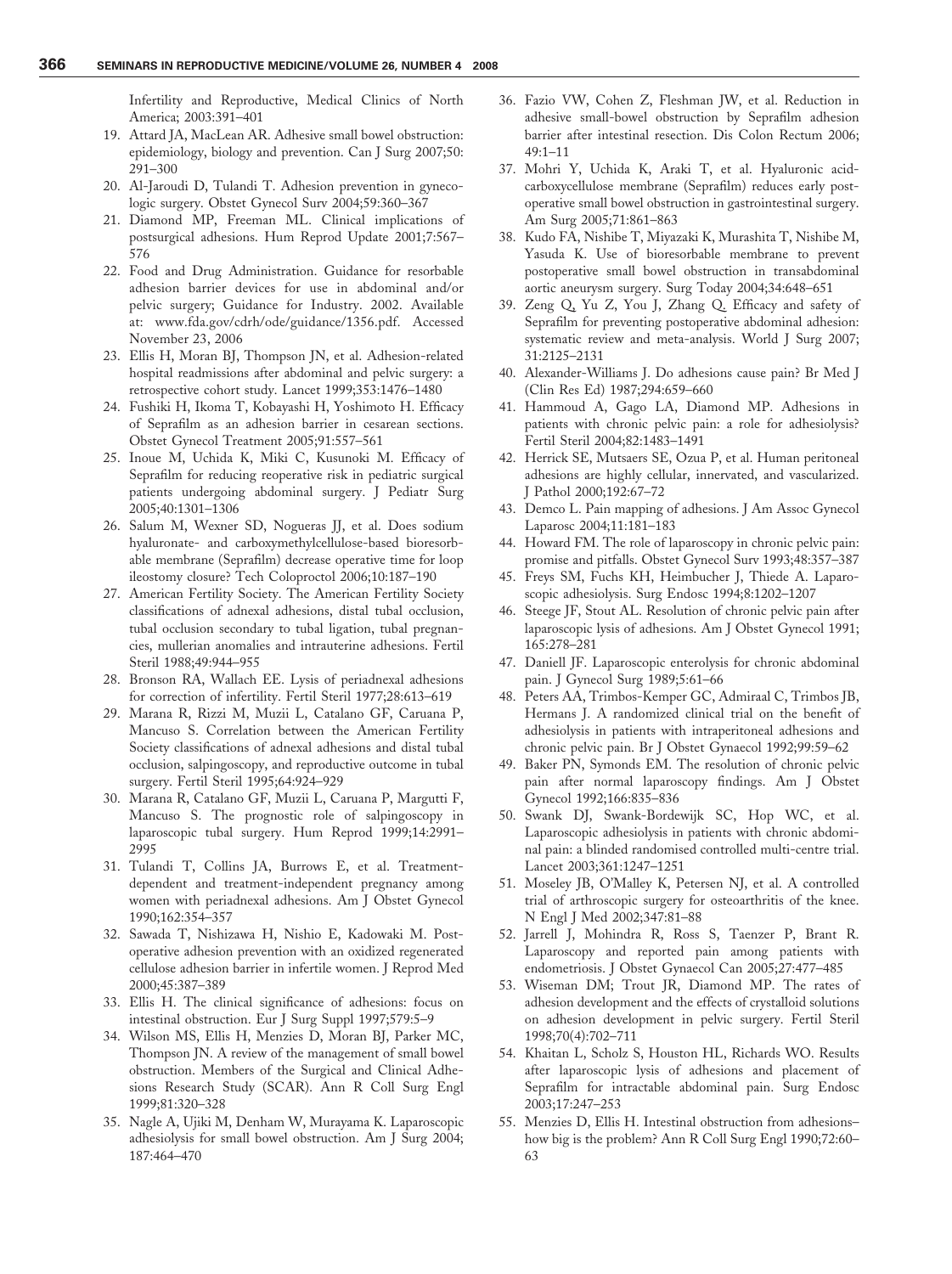- 56. Wiseman DM. Polymers for the prevention of surgical adhesions. In: Domb AJ, ed. Polymeric Site-Specific Pharmacotherapy. Chichester, England: John Wiley; 1994: 369–421
- 57. Wiseman D. Information and consent regarding adhesions: an internet survey. J Minim Invasive Gynecol 2006;13:S73
- 58. Ellis H. Medicolegal consequences of adhesions. Hosp Med 2004;65:348–350
- 59. Courtney MJ. Information about surgery: what does the public want to know? Aust N Z J Surg 2001;71:24–26
- 60. Lloyd A, Hayes P, Bell PR, Naylor AR. The role of risk and benefit perception in informed consent for surgery. Med Decis Making 2001;21:141–149
- 61. Wiseman D. Severe adhesion related disorder (ARD); pattern of bowel dysfunction and obstruction, social and physician issues: an Internet survey. J Minim Invasive Gynecol 2006;13:S65–S66
- 62. Kotarinos RK. Pelvic floor physical therapy in urogynecologic disorders. Curr Womens Health Rep 2003;3:334–339
- 63. Vizzard MA. Alterations in spinal cord Fos protein expression induced by bladder stimulation following cystitis. Am J Physiol Regul Integr Comp Physiol 2000;278:R1027– R1039
- 64. LaBerge J, Malley SE, Zvarova K, Vizzard MA. Expression of corticotropin-releasing factor and CRF receptors in micturition pathways after cyclophosphamide-induced cystitis. Am J Physiol Regul Integr Comp Physiol 2006;291: R692–R703
- 65. Qiao LY, Vizzard MA. Cystitis-induced upregulation of tyrosine kinase (TrkA, TrkB) receptor expression and phosphorylation in rat micturition pathways. J Comp Neurol 2002;454:200–211
- 66. Melzack R. Phantom limb pain. Patol Fiziol Eksp Ter 1992;4:52–54
- 67. Brena SF, Sammons EE. Phantom urinary bladder pain– case report. Pain 1979;7:197–201
- 68. Biley FC. Phantom bladder sensations: a new concern for stoma care workers. Br J Nurs 2001;10:1290–1296
- 69. Rogers RM. Basic pelvic neuroanatomy. In: Steege JF, Metzger DA, Levy BS, eds. Chronic Pelvic Pain. Philadelphia, PA: W.B. Saunders; 1998:31–58
- 70. Wesselmann U, Burnett AL, Heinberg LJ. The urogenital and rectal pain syndromes. Pain 1997;73:269–294
- 71. Pezzone MA, Liang R, Fraser MO. A model of neural cross-talk and irritation in the pelvis: implications for the overlap of chronic pelvic pain disorders. Gastroenterology 2005;128:1953–1964
- 72. Giamberardino MA, Berkley KJ, Affaitati G, et al. Influence of endometriosis on pain behaviors and muscle hyperalgesia induced by a ureteral calculosis in female rats. Pain 2002;95:247–257
- 73. Bielefeldt K, Lamb K, Gebhart GF. Convergence of sensory pathways in the development of somatic and visceral hypersensitivity. Am J Physiol Gastrointest Liver Physiol 2006;291:G658–G665
- 74. Ustinova EE, Fraser MO, Pezzone MA. Colonic irritation in the rat sensitizes urinary bladder afferents to mechanical and chemical stimuli: an afferent origin of pelvic organ cross-sensitization. Am J Physiol Renal Physiol 2006;290: F1478–F1487
- 75. Winnard KP, Dmitrieva N, Berkley KJ. Cross-organ interactions between reproductive, gastrointestinal, and urinary tracts: modulation by estrous stage and involvement

of the hypogastric nerve. Am J Physiol Regul Integr Comp Physiol 2006;291:R1592–R1601

- 76. Gomel V. Chronic pelvic pain: a challenge. J Minim Invasive Gynecol 2007;14:521–526
- 77. Zondervan KT, Yudkin PL, Vessey MP, et al. Chronic pelvic pain in the community–symptoms, investigations, and diagnoses. Am J Obstet Gynecol 2001;184:1149–1155
- 78. Stanford EJ, Koziol J, Feng A. The prevalence of interstitial cystitis, endometriosis, adhesions, and vulvar pain in women with chronic pelvic pain. J Minim Invasive Gynecol 2005; 12:43–49
- 79. Engel GL. The need for a new medical model: a challenge for biomedicine. Science 1977;196:129–136
- 80. Wesselmann U, Czakanski PP. Pelvic pain: a chronic visceral pain syndrome. Curr Pain Headache Rep 2001;5:13–19
- 81. Peters AA, Van den Tillaart SA. The difficult patient in gastroenterology: chronic pelvic pain, adhesions, and sub occlusive episodes. Best Pract Res Clin Gastroenterol 2007; 21:445–463
- 82. Stanford EJ, Dell JR, Parsons CL. The emerging presence of interstitial cystitis in gynecologic patients with chronic pelvic pain. Urology 2007;69:53–59
- 83. Levey KA. Chronic pelvic pain. J Minim Invasive Gynecol 2004;11:546
- 84. Peters AA, van Dorst E, Jellis B, van Zuuren E, Hermans J, Trimbos JB. A randomized clinical trial to compare two different approaches in women with chronic pelvic pain. Obstet Gynecol 1991;77:740–744
- 85. Reiter RC. Evidence-based management of chronic pelvic pain. Clin Obstet Gynecol 1998;41:422–435
- 86. Steege JF, Stout AL, Somkuti SG. Chronic pelvic pain in women: toward an integrative model. Obstet Gynecol Surv 1993;48:95–110
- 87. Peters KM. Neuromodulation for the treatment of refractory interstitial cystitis. Rev Urol 2002;4(Suppl 1):S36–S43
- 88. Kapural L, Narouze SN, Janicki TI, Mekhail N. Spinal cord stimulation is an effective treatment for the chronic intractable visceral pelvic pain. Pain Med 2006;7:440–443
- 89. Bedaiwy MA, Falcone T, Mascha EJ, Casper RF. Genetic polymorphism in the fibrinolytic system and endometriosis. Obstet Gynecol 2006;108:162–168
- 90. Wieser F, Tempfer C, Schneeberger C, van Trotsenburg M, Huber J, Wenzl R. Interleukin-1 receptor antagonist polymorphism in women with peritoneal adhesions. BJOG 2002;109:1298–1300
- 91. Duron JJ, Silva NJ, du Montcel ST, et al. Adhesive postoperative small bowel obstruction: incidence and risk factors of recurrence after surgical treatment: a multicenter prospective study. Ann Surg 2006;244:750–757
- 92. Fevang BT, Fevang J, Lie SA, Soreide O, Svanes K, Viste A. Long-term prognosis after operation for adhesive small bowel obstruction. Ann Surg 2004;240:193–201
- 93. Ingber MS, Peters KM, Killinger KA, Carrico DJ, Ibrahim IA, Diokno AC. Dilemmas in diagnosing pelvic pain: multiple pelvic surgeries common in women with interstitial cystitis. Int Urogynecol J Pelvic Floor Dysfunct 2008;19: 341–345
- 94. Saed GM, Diamond MP. Molecular characterization of postoperative adhesions: the adhesion phenotype. J Am Assoc Gynecol Laparosc 2004;11:307–314
- 95. Kluivers KB, Mol BW, Bremer GL, Brolmann HA, Vierhout ME, Bongers MY. Pelvic organ function in